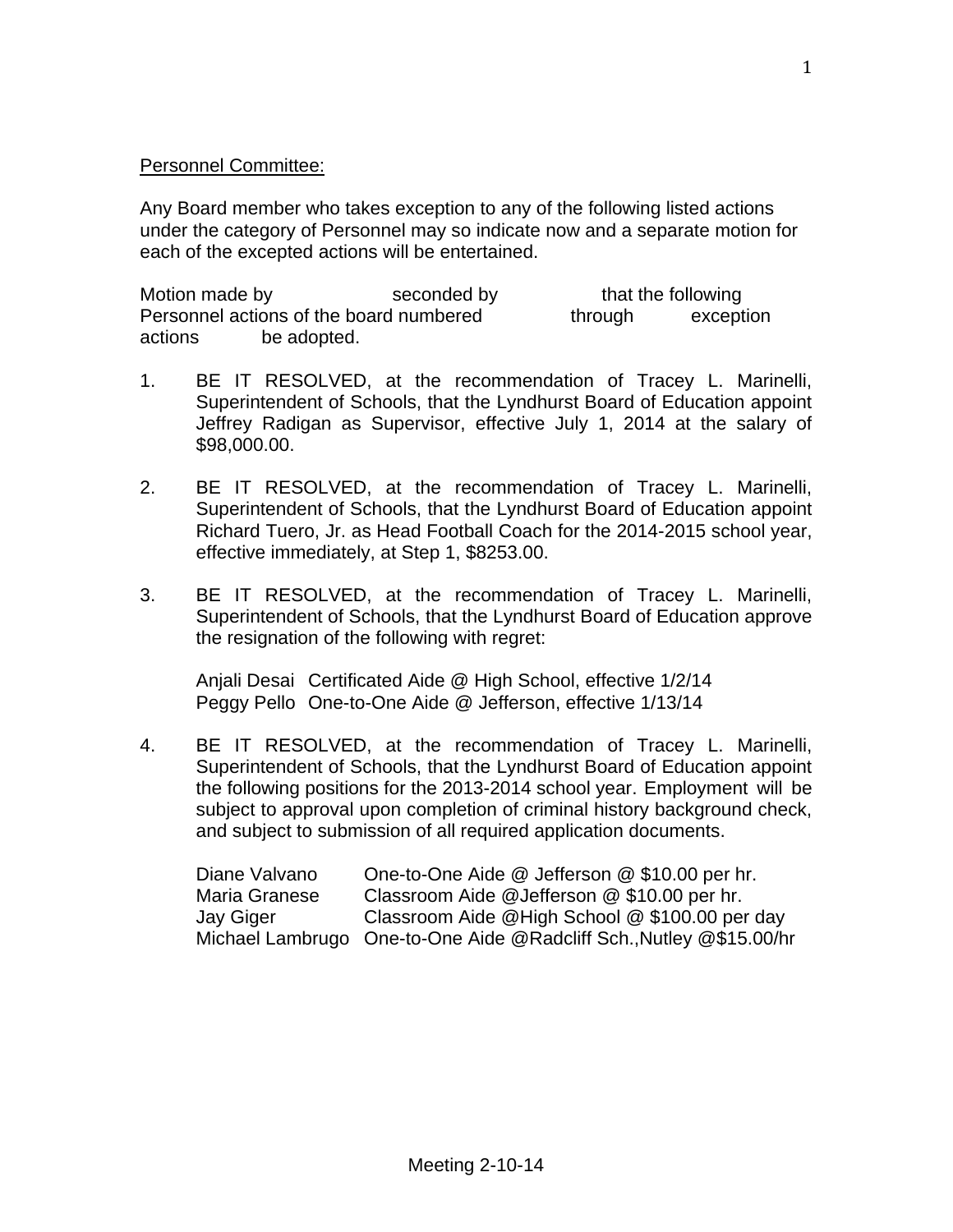5. BE IT RESOLVED, at the recommendation of Tracey L. Marinelli, Superintendent of Schools, that the Lyndhurst Board of Education appoint the following substitute aides for the 2013-2014 school year at \$9.00 per hour. Employment will be subject to approval upon completion of criminal history background check, and subject to submission of all required application documents.

| Marcy Tortora                 | <b>Jonathan Martins</b>    |
|-------------------------------|----------------------------|
| Anna Amato                    | <b>Theresa Minovich</b>    |
| Angela Amoreheta              | Kristina Mondo             |
| <b>Michele Porta Cisneros</b> | Janice Nunziato            |
| Jade Cummings                 | Diane Ribau                |
| <b>Rose Marie Gonick</b>      | Angela Saray               |
| Alexandra Torres              | <b>Kelly Deane Tahaney</b> |

- 6. BE IT RESOLVED, at the recommendation of Tracey L. Marinelli, Superintendent of Schools, that the Lyndhurst Board of Education grant Diane Okul permission to complete hours towards her counseling degree by performing duties through I&RS, the Home Club and other off hour projects utilizing college personnel as her supervisor.
- 7. BE IT RESOLVED, at the recommendation of Tracey L. Marinelli, Superintendent of Schools, that the Lyndhurst Board of Education approve the following Professional Development Opportunities:

| Robyn Greenwald,<br>Diane Jankowski,<br>Casey Thompson, Sean Frew<br>Diane Okul, Maryann Mule,<br>Vanessa Nowinski, Jeri Banta,<br>Melissa Martins, Karina Veiga<br><b>High School</b> | 2/7/14 - Intervention & Referral Services<br>Training (I&RS)<br>Approx. \$186.20 each    |
|----------------------------------------------------------------------------------------------------------------------------------------------------------------------------------------|------------------------------------------------------------------------------------------|
| Debbie Porter-Dyer<br>Roosevelt                                                                                                                                                        | $2/24$ & $2/25$ – Health and Physical<br><b>Education Convention</b><br>Approx. \$209.00 |
| Margaret Weckstein                                                                                                                                                                     | 3/3/14 – Google Sites for Beginners                                                      |
| <b>High School</b>                                                                                                                                                                     | Approx. \$110.00                                                                         |
| Joseph Castagnetti,                                                                                                                                                                    | 3/7/14 - Addition Conference - "The Art"                                                 |
| Maryann Mule, Frank Venezia                                                                                                                                                            | of Collaboration"                                                                        |
| <b>High School</b>                                                                                                                                                                     | Approx. \$188.12 each                                                                    |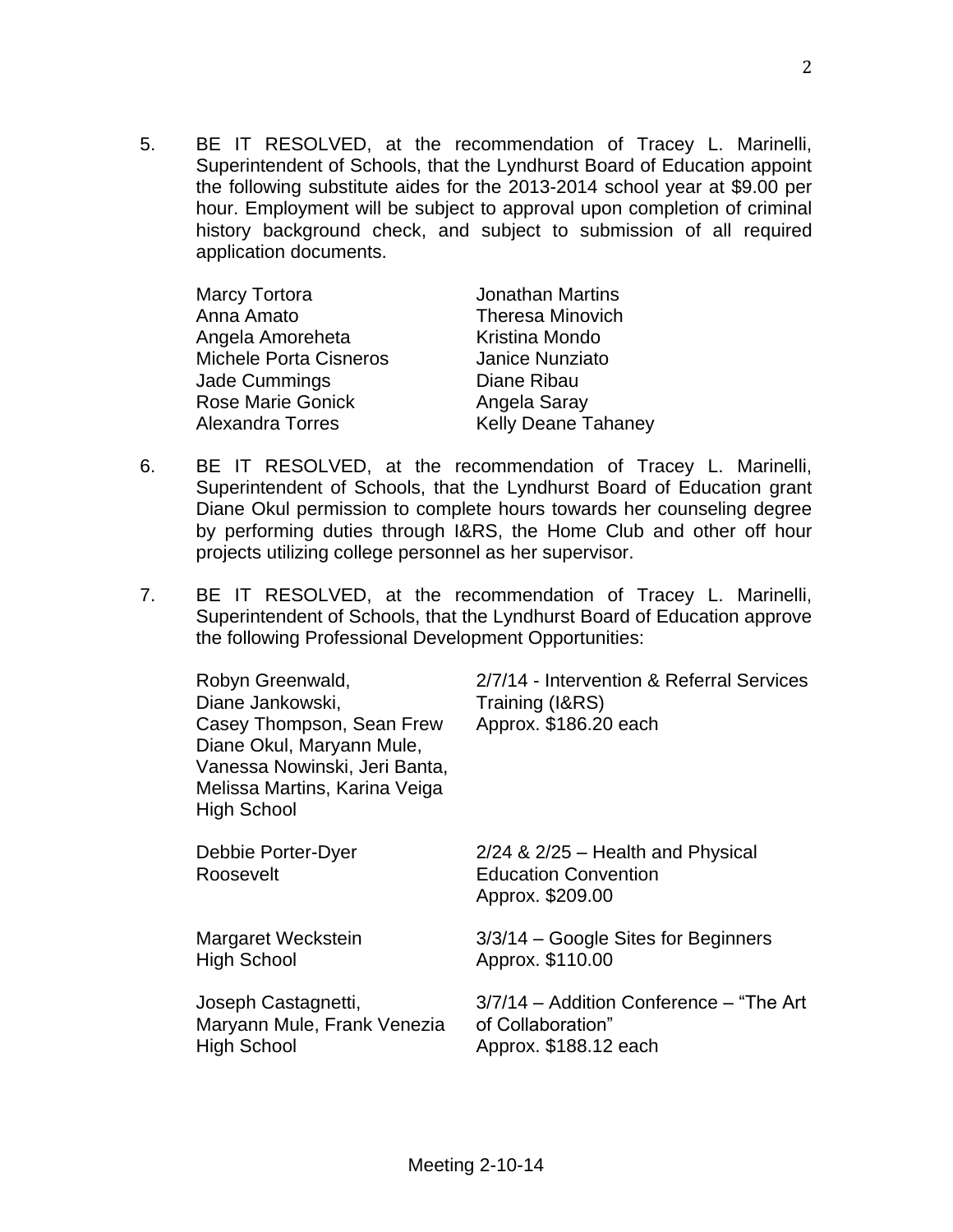Angela Iannitelli, Lauren Keogh Approx. \$95.00 each Theresa Lopatosky Child Study Team

Jefferson Community **Approx.** \$169.62

Maria Fagan 101 Legal Training Jefferson Community Approx. \$95.00

High School Conference

Maryann Mule & Jill Tozduman 2/26/14

Angela Iannitelli, Lauren Keogh 2/25/14 & Jill Birnback Social Skills for Building Social

Laura Vuono 3/19/14

Jefferson School Conference

Tanya Pastor 3/12 – 3/15/14 – Spring National High School College Media Convention Approx. \$188.00

Peggy Romano, Supervisor 3/17/14 – NJCED Spring Conference Jill Birnback, Mary Trovato, Connecting Students to Success

Elba Castrovinci 3/31/14-PARCC English Language Arts

Elba Castrovinci & 4/3/14 – Anti-Bullying Bill of Rights

Ronee Lynn Power 4/10/14 – HIB Workshop – How to Lincoln Utilize I & RS to Support Anti-Bullying Student Remediation Approx. \$95.00

Danitza Ricigliano 5/28 – 5/29/14 – NJTESOL 2014 Spring Approx. \$341.38

High School What are they thinking? The adolescent brain Approx. \$20.00

Child Study Team Competence in Children & Adolescents Approx. \$179.00 ea.

Supervisor **Best New Strategies for Using I-pads &** other Cutting Edge Technology to Strengthen Classroom Content Learning Approx. \$235.00

Linda Webb **NJSSNA** – 9<sup>th</sup> Annual School Nurse Approx. \$212.17